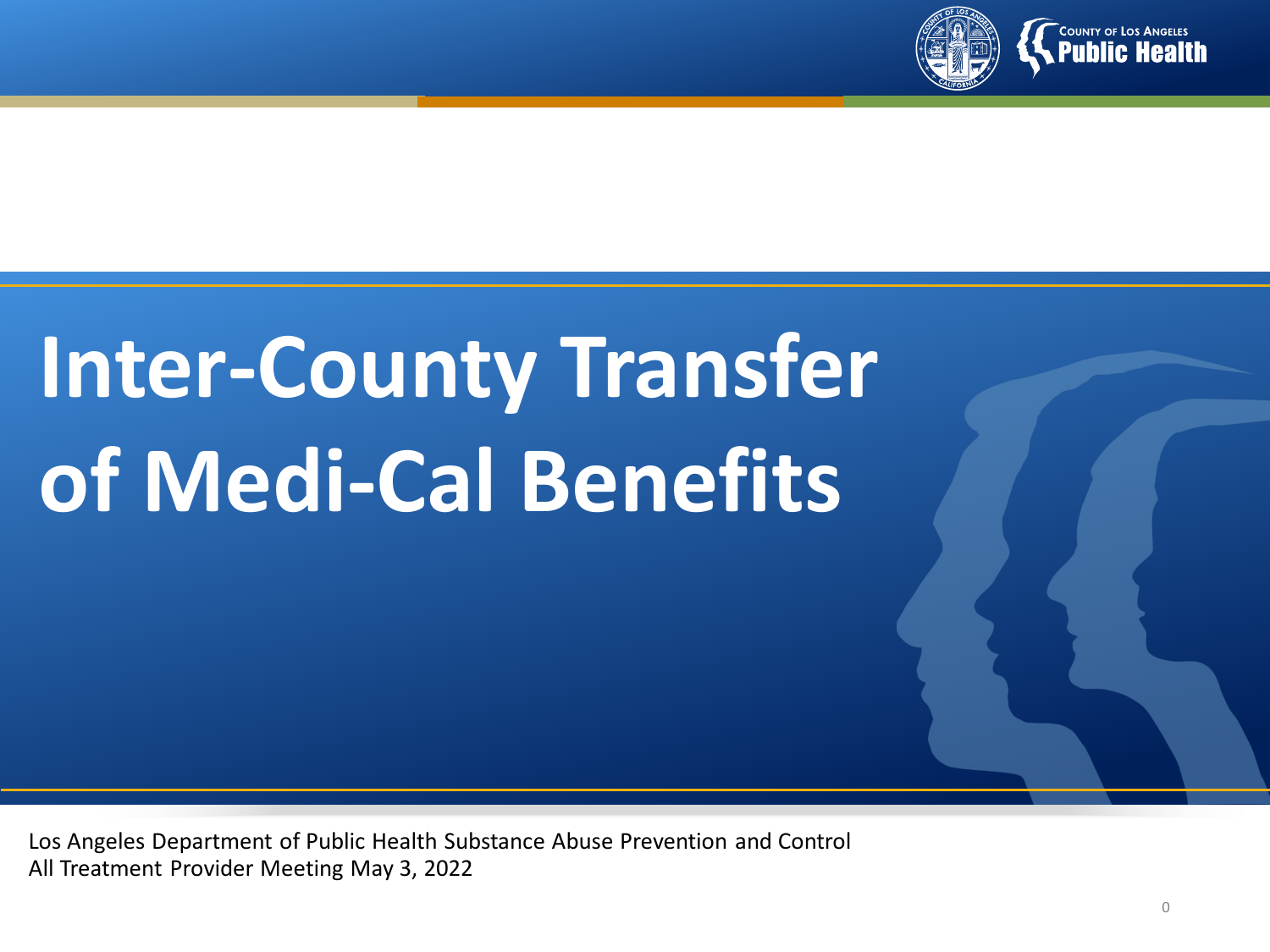

### **DHCS BHIN [21-032:](https://www.dhcs.ca.gov/Documents/BHIN-21-032.pdf) County of Responsibility and Reimbursement for DMC and DMC-ODS**

**DHCS Policy:** The County of Responsibility field in MEDS and MEDSLITE is the official source for determining which payer is responsible to pay claims for medically necessary substance use disorder services provided to eligible beneficiaries, no matter where the beneficiary is located or residing, **unless or until an Inter-County Transfer has been initiated to change the residence**.

#### • **Prior to DHCS BHIN [21-032](https://www.dhcs.ca.gov/Documents/BHIN-21-032.pdf)**

Behavioral Health Information Notice No.: 21-032 Page 2 July 8, 2021

In the Drug Medi-Cal Organized Delivery System, billing historically was tied to County of Responsibility. This means that claims were denied by the Short Doyle billing system when a beneficiary moved to a new county, initiated an Inter-County Transfer, and started receiving SUD treatment services, until the Inter-County Transfer was complete and the County of Residence was changed.

#### • **After DHCS BHIN [21-032](https://www.dhcs.ca.gov/Documents/BHIN-21-032.pdf)**

Behavioral Health Information Notice No.: 21-032 Page 3 July 8, 2021

Short-Doyle has been modified so claims from DMC and DMC-ODS counties are no longer denied, as long as the beneficiary's County of Responsibility or County of Residence matches the submitting county. Previously denied claims may be resubmitted if they meet the following criteria:

- The original claim was submitted within twelve months of the service provision and denied by Short-Doyle, and;
- At the time of resubmission, the claim is no older than 24 months from the date of service provision.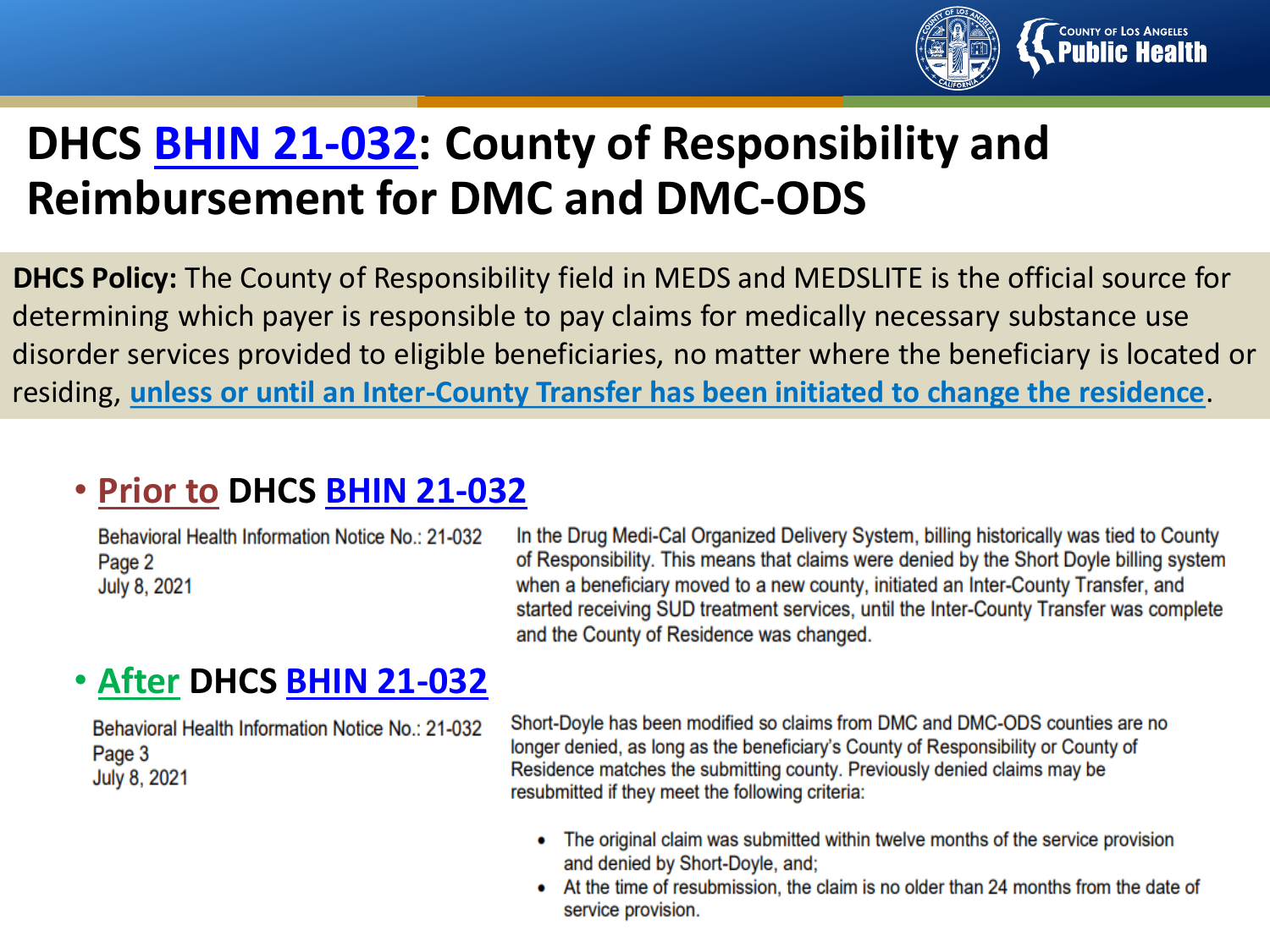

#### **Update on ICT/County of Residence Pilot**

Beginning March 2022, SAPC engaged a pilot with a small number of providers to test the application of BHIN 21-032.

- Conducted review of all SAPC patients on the MEDS file that were billed to DMC that had the LA County residence with a non-LA County responsibility.
- Worked with providers who had at least one beneficiary who would be or was currently in the process of transferring.
- Initial Findings **It Looks Like It Works!**
	- 1. County of residence showed up as Los Angeles for several months **before** the ICT was finalized (i.e. LA became County of Responsibility).
	- 2. Claims submitted prior to ICT being finalized **were not denied.**
- Small number of cases and want to ensure process is valid before fully operationalizing.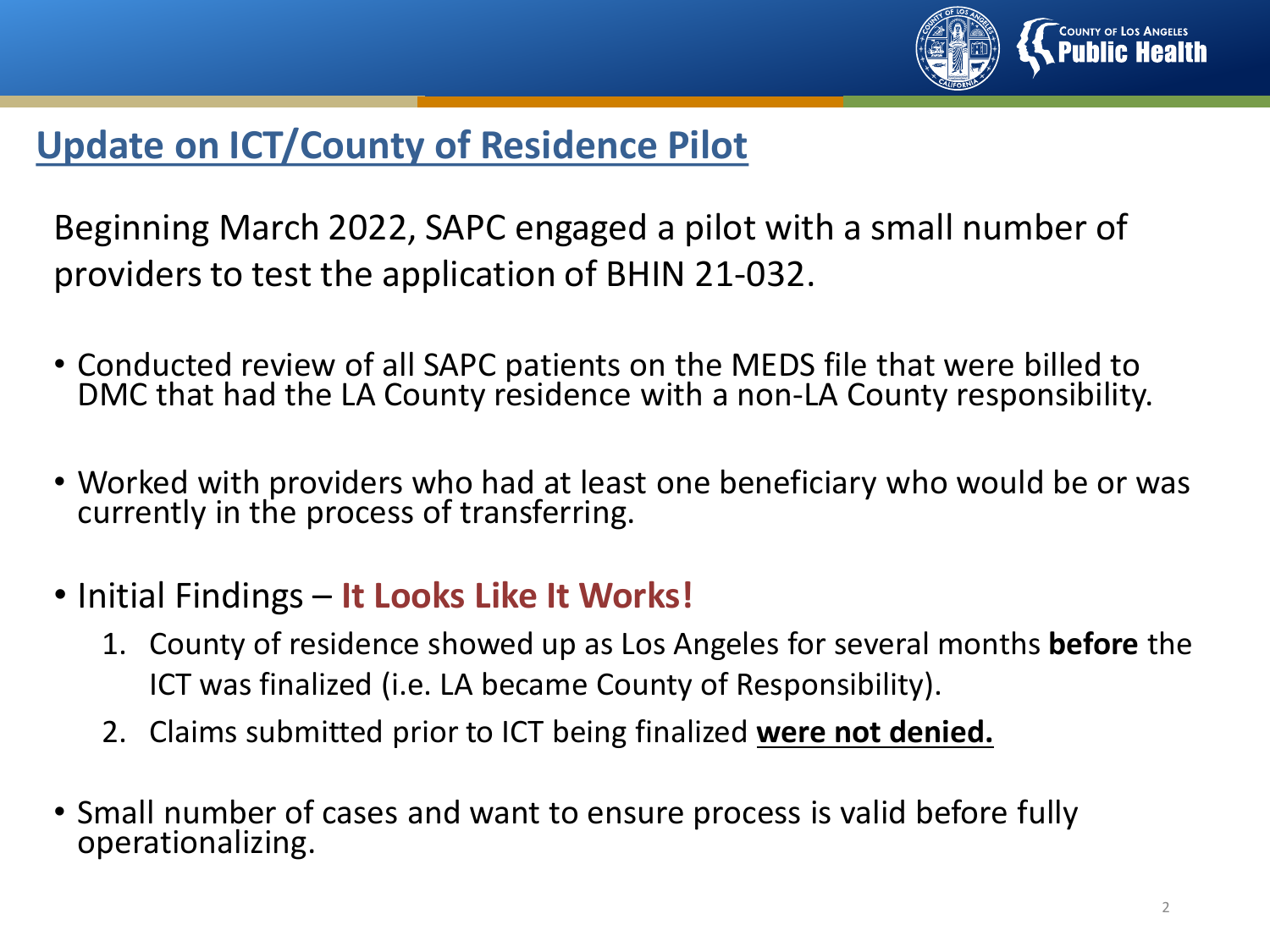

This enables you as a provider and SAPC QIUM to confirm that the change of address has been made with DPSS and claims are less likely to be denied and recouped.

#### **STEP 1 – Document the Change of Address**

*When a new patient permanently moves from another California County to Los Angeles County*

• **Use the State's new website [BenefitsCal.com](https://benefitscal.com/)** to begin the Inter-County Transfer process. This should enable the provider to take a screen shot for SAPC QI & UM that verifies that DPSS is changing the County of Responsibility to Los Angeles (#19). This requires that the patient is present and logs onto the system with you.

**The process outlines that the provider will:**

- **Initiate the permanent Change of Address** to Los Angeles County with the patient present using <https://benefitscal.com/>
- **Obtain evidence** that this requested change of residence was requested. This can include a printout from BenefitsCal or a screenshot to document the request of change of address was requested.
- **Upload the printout** for evidence that the ICT was initiated for SAPC QI & UM using Provider Connect File Attach.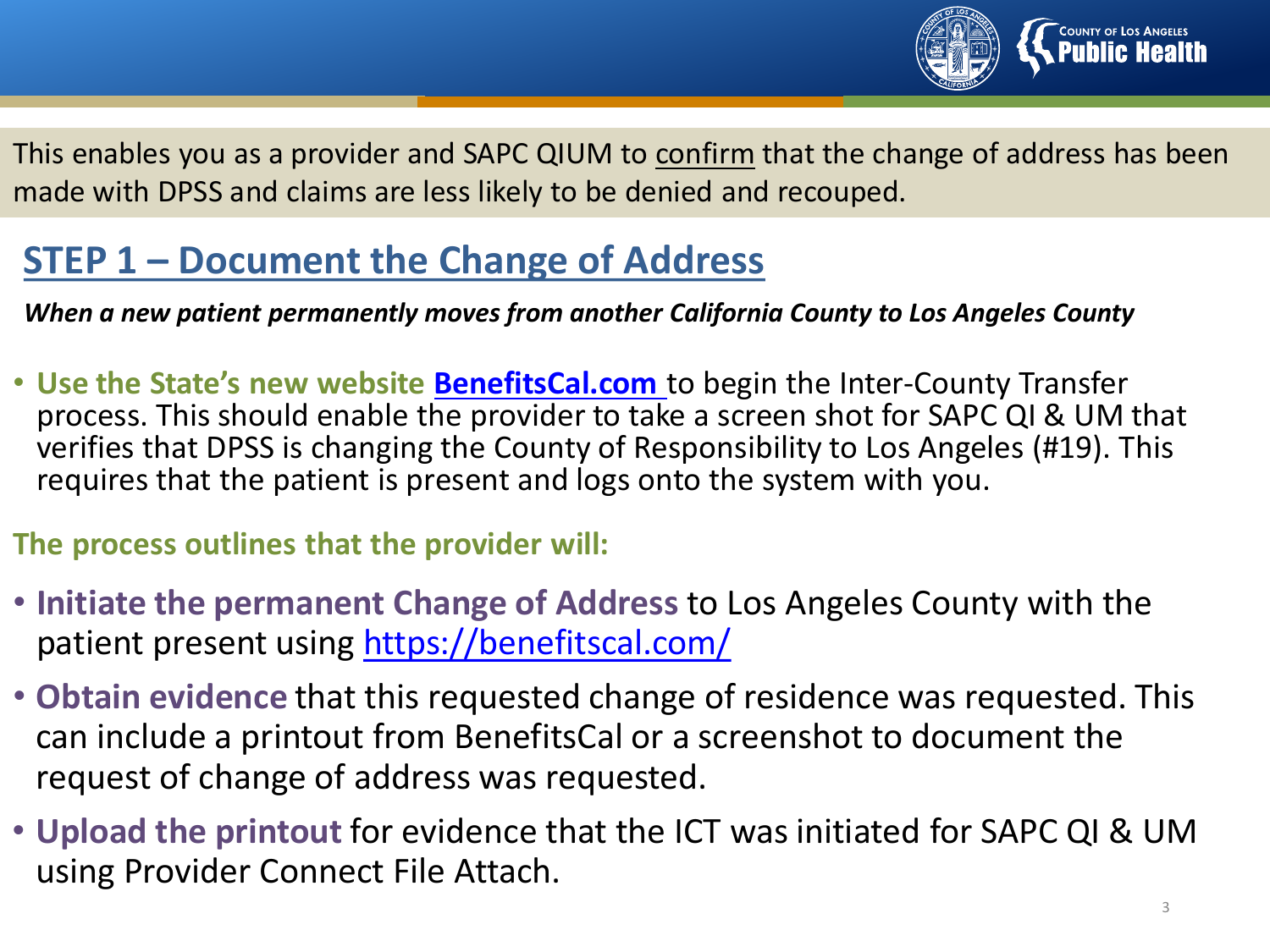

#### **STEP 2 – Submit Member Authorization Request for County of Residence**

- **Submit member authorization request to SAPC QI & UM**  Same as for other patients whose Medi-Cal "County of Responsibility" is assigned to Los Angeles County #19.
	- **Printout, screenshot or NOA showing the date the change of residence was requested**; **AND**
	- Miscellaneous note that indicates action taken to transfer benefits; **AND**
	- Enter patient's "Financial Eligibility" status under DMC. This will permit claims to be pushed through to DHCS for DMC payment.
	- Do not submit under a 30-Day Policy.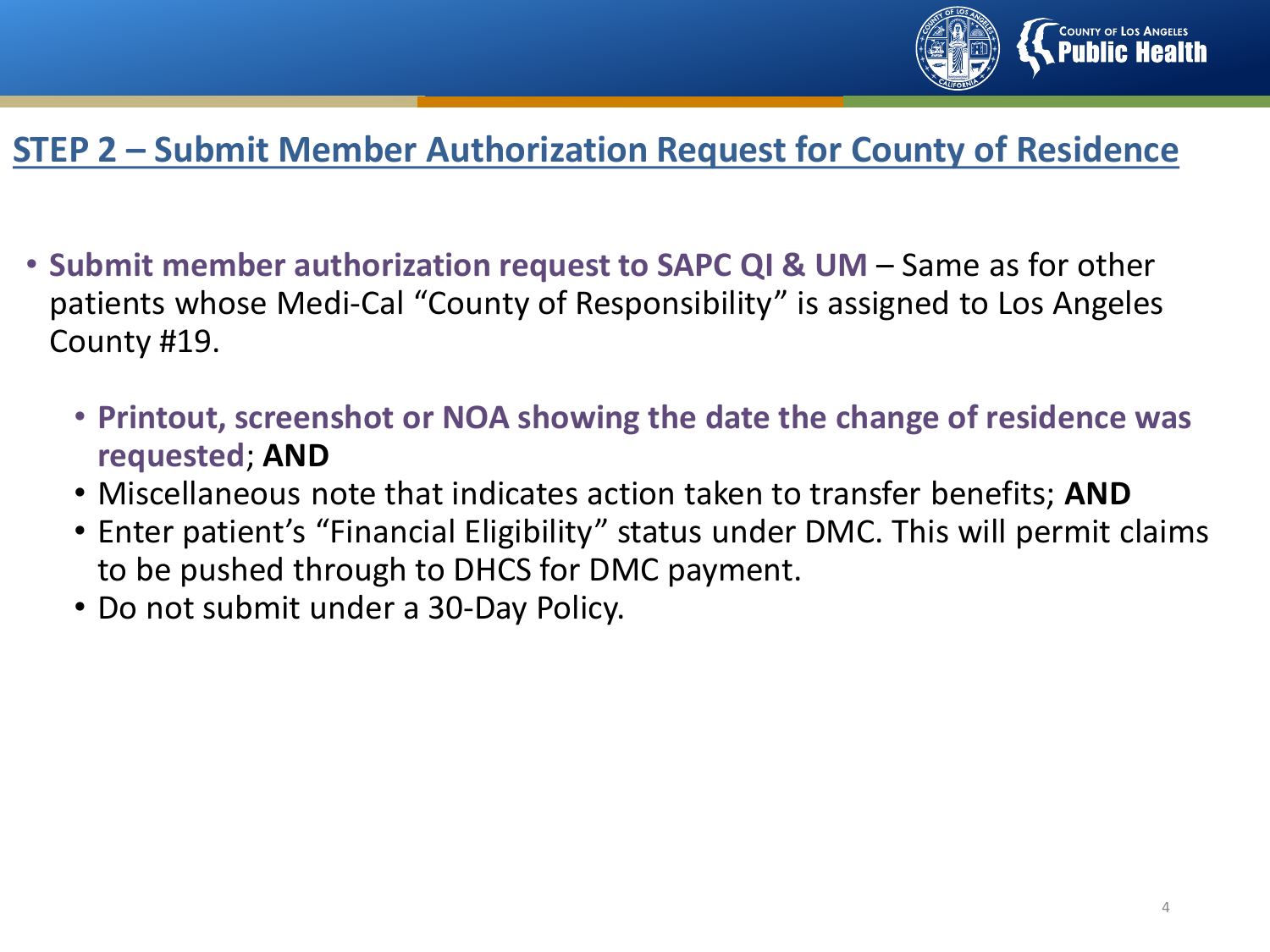

Using the BenefitsCal website to make a change of address enables you to confirm the process occurred and it reduces likelihood of denials and recoupment as a result.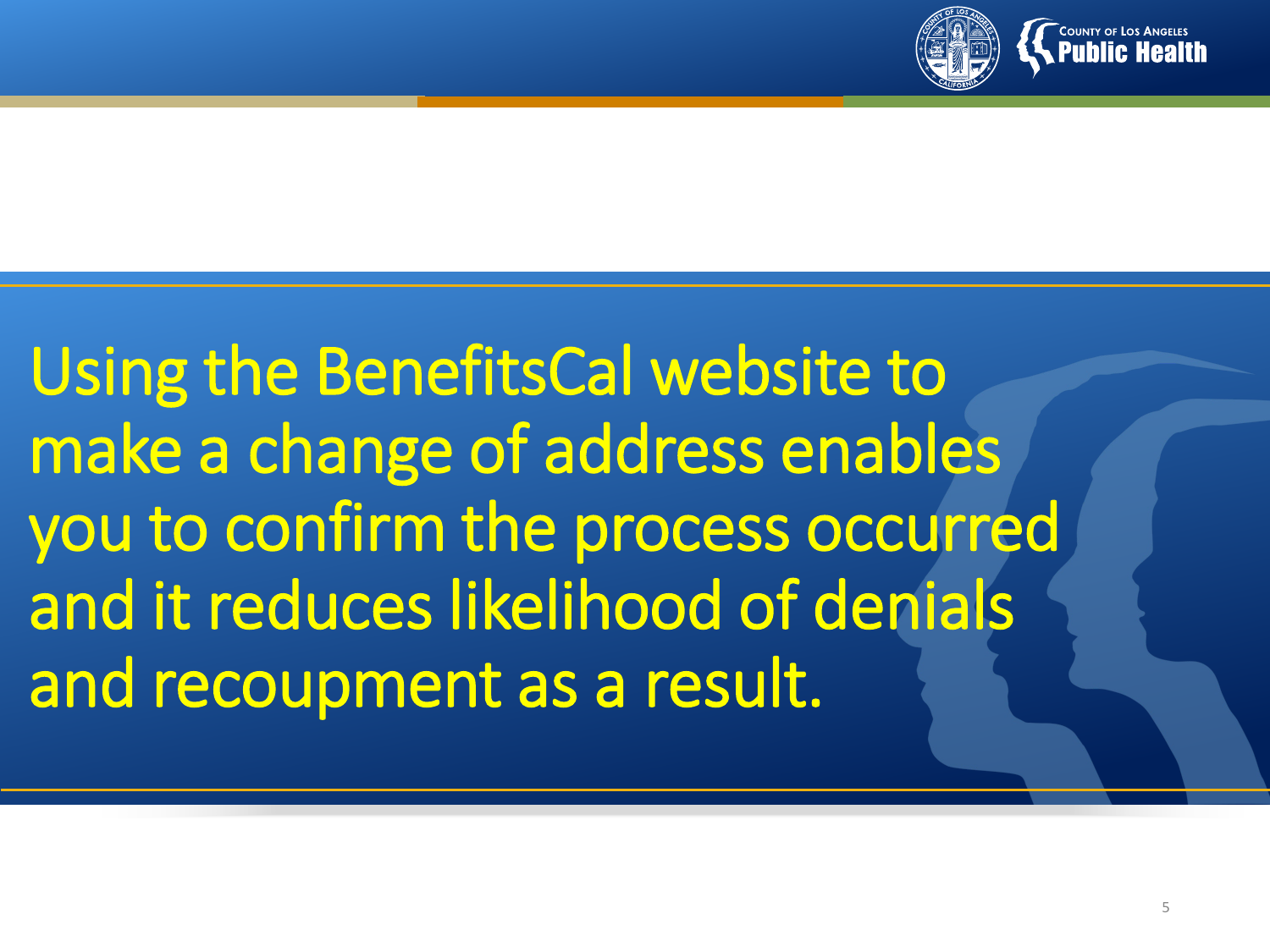

#### **STEP 3 – Verify Inter-County Transfer (ICT) is Functioning Correctly**

#### • **Role of Provider**

oFollow-up on MEDS file to confirm change of residence

oOpen a Sage helpdesk if you identify claims are not being paid for the patients whose county of residence had been updated at <u>https://netsmart.service-</u><br>now.com/plexussupport (recommended) or by calling (855-346-2392

#### • **Role of SAPC Eligibility Support Workgroup**

- o Identify if denied claims are related to the ICT process or another denial reason.
- o Analyze claims to ensure the ICT process functions based on a larger sample.
- $\circ$  Identify time between request and actual change to County of Residence.
- $\circ$  Identify mechanisms to gain real time visibility on change of residence.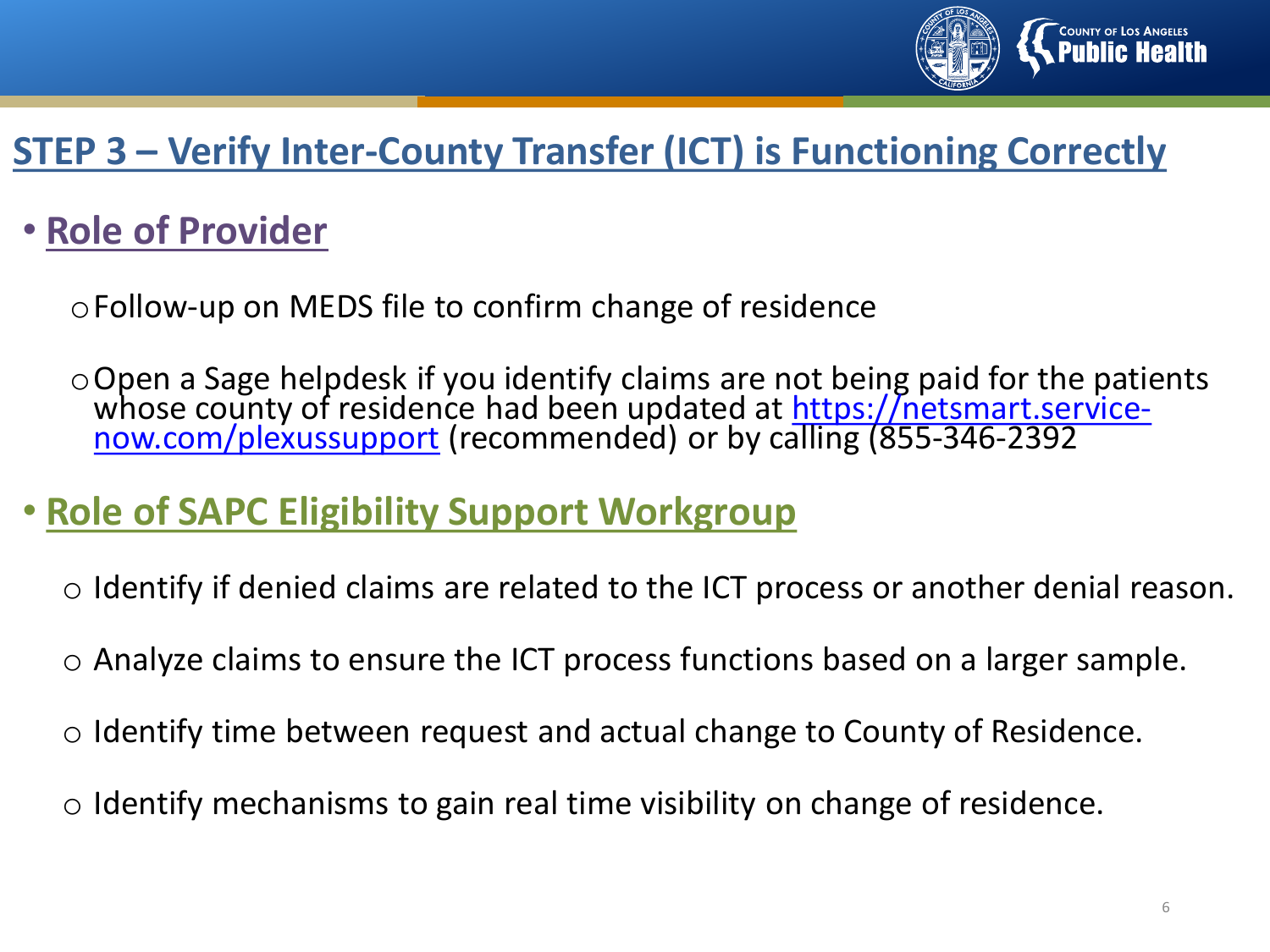

## **Why Should You Test This Process?**

- **DHCS intention behind BHIN 21-032 is clear, and responds to County/Provider identified concerns**:
	- Patients are being turned away because their Medi-Cal benefits are assigned elsewhere.
	- Delays impact patients receiving not just SUD entitlement services but also as applicable mental health and physical health services.
	- Providers are at financial risk when the ICT process takes so long.
- **Given DHCS changes, SAPC is considering whether to maintain ICT under as allowable under the 30-day policy**:
	- Use the time between now and June  $30<sup>th</sup>$  to begin training your staff and confirming if there are any issues with this process.
	- Communicate with SAPC (Nancy Crosby) if you have any questions or need assistance.